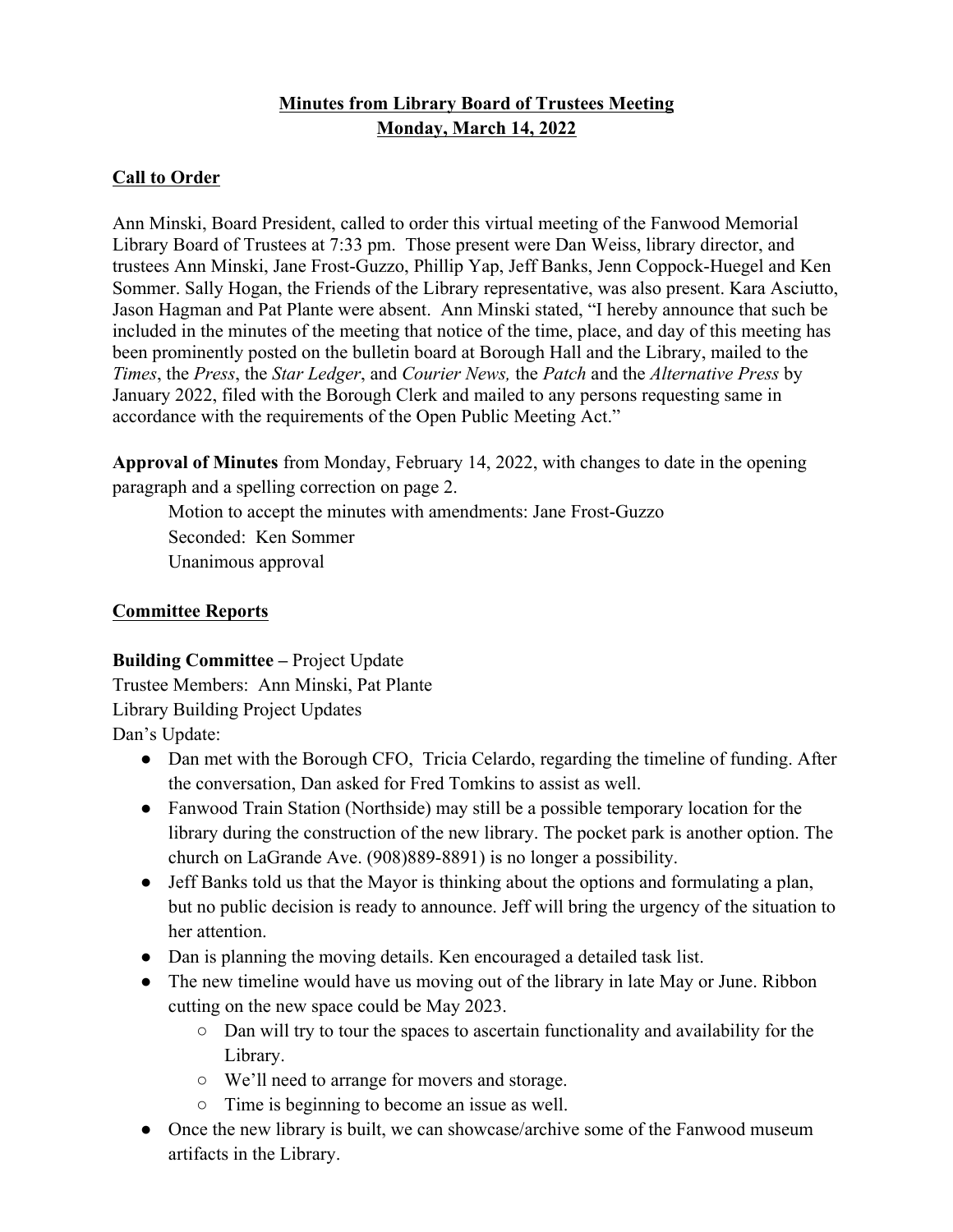- The Library is on the Planning Board's Agenda for April.
- The Architects are working on a visual to present.
- Dan met with architects, Borough and staff regarding furniture, flooring, lighting and other details. Dan invited the Board to be a part of these decisions that are part of the bid specifications.
- Jeff has questions about parking around the new Library.

**Fundraising/Finance/Advocacy/PR Committee–** Building Fund/Capital Campaign

Trustee Members: Pat Plante, Jason Hagman, Kara Asciutto

- Should there be a public meeting after the Planning Board meeting?
- The committee will begin to plan how to keep the community informed as the construction moves along.
- Dan has the letter to the neighborhood, but it still has some unanswered questions to be answered before the letter can be finalized. Jeff will keep Dan posted on Colleen's decisions.

## **Personnel Committee –**

Trustee Members: Jane Frost-Guzzo, Jason Hagman, Kenneth Sommer

## **NJTLA (New Jersey Library Trustee Association)**

Jane and Ken logged on to the NJLTA New Trustee training last month. NJLTA has a recording of the training on their website. Jane made a motion to request all trustees and Director to log in to view the recording from 2/22/22 before the May FML Board meeting: Meeting Recording: https://us02web.zoom.us/rec/share/qD75OyyRzOgfpabxNBWMhLAfY4yvToEFQJt56OWY9 cyA7e9dUsEX-4H9\_9JRG2qY.UvlVzzoamoP7s-zq Access Passcode: av4?v9@R

Motion: Jane Seconded: Ken Unanimous approval.

## **Director's Report**

## **LMxAC (Libraries of Middlesex Automation Consortium) Membership**

- The Fanwood Memorial Library will join LMxAC. Scotch Plains will be joining the Consortium with us. We're looking at joining in October. Billing would be pro-rated for the year. Cranford and Westfield will likely join as well.
- Dan will attend an LMxAC meeting virtually later this week.